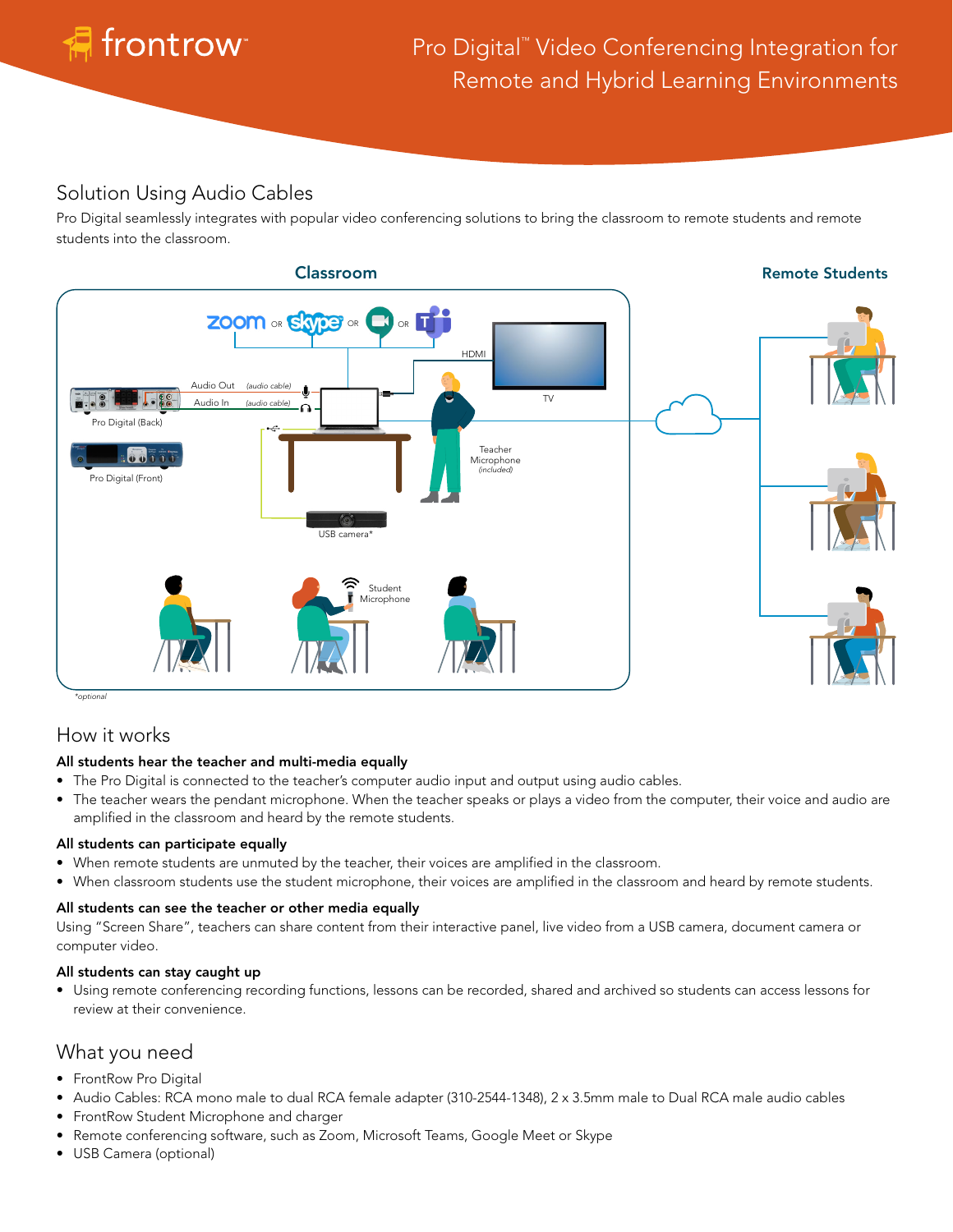# Getting Started

- 1. Install Pro Digital according to your classroom layout. Pro Digital may be placed on a shelf or wall mounted bracket.
- 2. Connect Pro Digital audio inputs and outputs to the computer audio inputs and outputs as shown.
- 3. Download and install remote conferencing software.
- 4. Connect USB camera to the computer (optional).

The [Pro Digital User Guide](https://www.gofrontrow.com/sites/default/files/how-to/classroom-audio-pro-digital-user-guide.pdf) can be found in our Guides and Resources section at [https://www.gofrontrow.com/guides-resources](https://www.gofrontrow.com/en/guides-resources)

## Hints and Tips for Success

There are many audio settings between all the various devices. To start, set the audio to the following:

| <b>Device</b>            | <b>Volume Setting</b> |  |
|--------------------------|-----------------------|--|
| <b>Computer Audio</b>    | 80%                   |  |
| <b>Pro Digital</b>       |                       |  |
| Microphone A or B        | 50%                   |  |
| Audio In                 | 50%                   |  |
| Audio Out (dial on back) | 50%                   |  |

# Adjusting Audio

It is OK to experiment with the ProDigital Microphone and Computer/CD Player volume settings to fine tune the balance of voice, video or other audio in the classroom. Once set, you should not need to adjust the microphone volume from day-to-day. However, video or other audio may need adjustments depending on the source.

## PC Computer Settings

- If your computer has a single 3.5mm "headset" jack you will need to use an adapter to split the mic input from the speaker output. If your computer does not have a 3.5mm "headset" jack, you will need to use a USB to 3.5mm audio splitter.
- Open your computer sound settings to ensure the correct device is selected. Select your output (speakers) and input (microphone). Do audio tests to ensure teacher's voice and media can be heard in the classroom through the ProDigital and remote students can hear the teacher's voice and media over the video conferencing platform.

#### PC Computer Setting



## Zoom Settings

- When a meeting is started, select "Same as System" for the microphone and speakers.
- To share a video, share your screen or the video window and select "Share Computer Sound".

Zoom Audio Setting



Zoom Audio Share